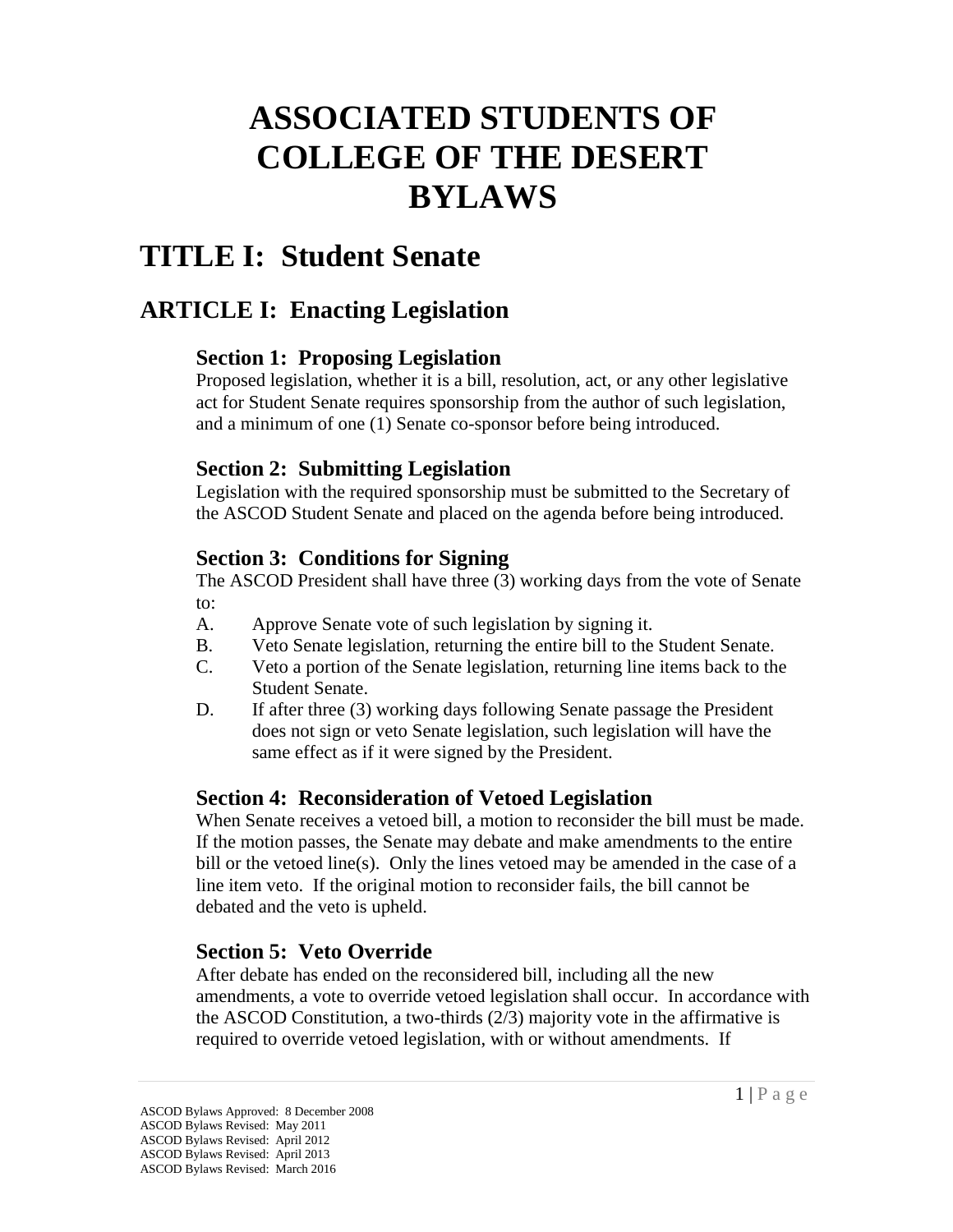overridden, the legislation becomes effective without the President's signature. If the vote fails, the veto is upheld.

# **ARTICLE II: POWERS AND DUTIES**

#### **Section 1: Executive Branch**

- A. Management of the Executive Branch shall be vested in the Executive Council, who shall utilize necessary staff and resources, and shall maintain student administration as hereinafter provided.
- B. The Executive Council shall have the power to make decisions on behalf of ASCOD, except where such a decision is specifically given to another ASCOD officer or assembly.
- C. The Executive Council shall convene whenever called by the President of ASCOD, Vice President of Student Affairs, or the Director of Student Life.
- D. The Executive Council shall maintain office hours on a weekly basis.

## **Section 2: Executive Officers' Powers and Duties**

#### A. President

- 1. Shall be the official representative and spokesperson for ASCOD.
- 2. Shall preside at and conduct all Student Senate meetings.
- 3. Shall serve as an ex-officio member of all ASCOD committees.
- 4. Shall have the power to create and appoint any committee deemed necessary.
- 5. Shall have the power to fill any vacant position within the ASCOD Student Senate by appointment.
- 6. Shall have the power to appoint any student to a shared governance committee subject to ratification by a majority of the seated ASCOD Student Senate.
- 7. Shall supervise all business activities of ASCOD.
- 8. Shall establish and maintain good communication with the administration and faculty.
- 9. Shall have right to call meeting of the Executive Council, Student Senate or any officially recognized ASCOD organization.
- 10. Shall create agenda for the Executive Council or any meetings they convene.
- 11. May delegate powers except where such delegation is expressly prohibited by the Constitution, the Statutory Law, or the Bylaws.
- 12. Shall appoint other ASCOD officers or Senators subject to the approval of the Student Senate, as stipulated in the Bylaws, Statutory Law or ASCOD Constitution.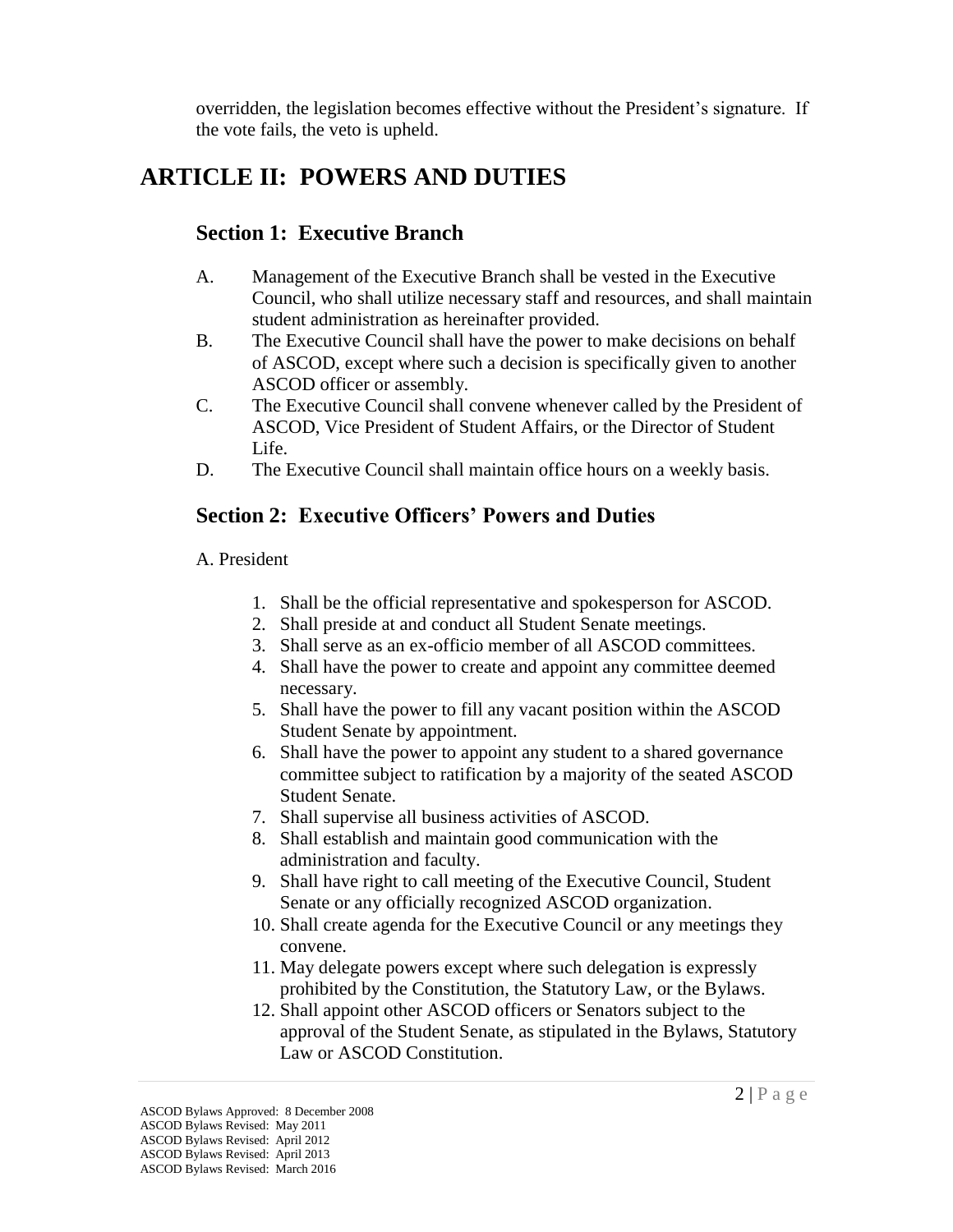- 13. Shall act as the liaison to the DCCD administration representing and upholding all ASCOD decisions.
- 14. Shall have the power of veto.
- 15. Shall have other powers as stated or described elsewhere in the Bylaws, Statutory Law or Constitution.
- 16. Coordinate all Spirit Week and Homecoming events.
- 17. Be an honorary non-voting member for all ASCOD recognized clubs.
- 18. Shall uphold the duties and responsibilities as prescribed by the ASCOD Constitution and Bylaws.
- B. Vice President
	- 1. Shall assist the President in the performance of the duties of that office.
	- 2. Shall serve as a member of the Executive Council, and the Student Senate.
	- 3. Shall assume the duties of the President during his/her absence and shall succeed to that office should it become vacant.
	- 4. Shall serve on campus committees as appointed by the President.
	- 5. Shall preside and conduct all Inter-Club Council meetings.
	- 6. Act as the ASCOD liaison to recognized clubs.
	- 7. Periodically evaluate club status.
	- 8. Shall review all Club Charter packets for new and continuing clubs and make a recommendation to the ASCOD Student Senate for approval.
	- 9. Be an honorary non-voting member of all ASCOD recognized clubs.
	- 10. Ensure all clubs comply with ASCOD policies and procedures.
	- 11. Ensure that violations of ASCOD policies will be brought to the attention of the Student Senate for review.
	- 12. Shall uphold the duties and responsibilities as prescribed by the ASCOD Constitution and Bylaws.

#### C. Secretary

- 1. Shall ensure the preparation of agendas for Executive Council Committee meetings.
- 2. Shall ensure that the minutes of the Student Senate and Executive Council Committee meetings are recorded.
- 3. Shall develop agendas for the Student Senate meetings.
- 4. Shall ensure that office files for the minutes of the Student Senate and Executive Council Committee meetings are maintained.
- 5. Shall ensure that copies of all minutes are sent to the following: Director of Student Life and Student Senate members.
- 6. Shall be responsible for matters deemed necessary by the President.
- 7. Shall serve on campus committees as appointed by the President.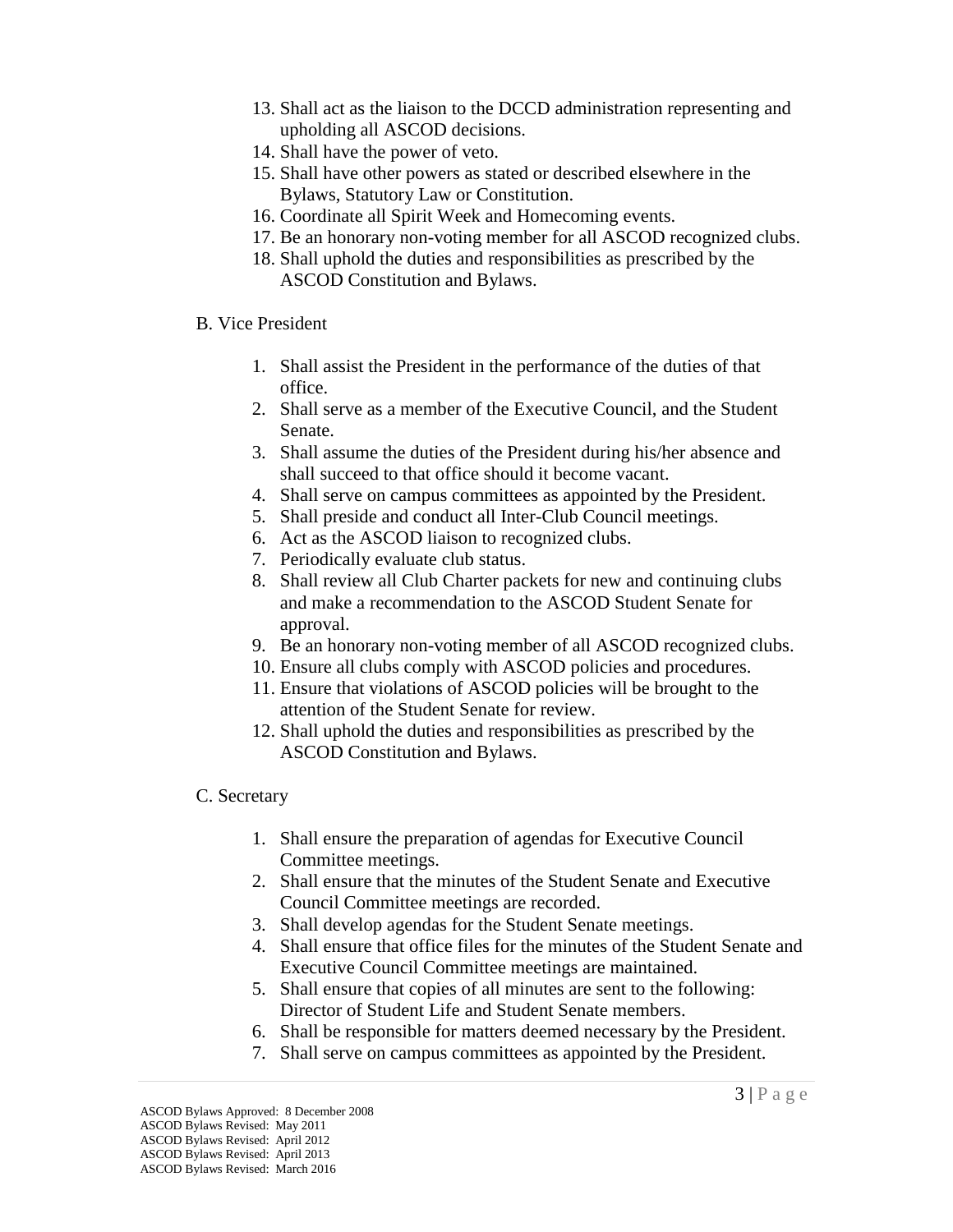- 8. Shall serve as a member of the Executive Council and the Student Senate.
- 9. Shall uphold the duties and responsibilities as prescribed by the ASCOD Constitution and Bylaws.
- D. Officer of Communications
	- 1. Shall be responsible for matters deemed necessary by the President.
	- 2. Shall serve on campus committees as appointed by the President.
	- 3. Shall serve as a member of the Executive Council, and the Student Senate.
	- 4. Maintain the student government bylaws, records and archives
	- 5. Collect, compile and document general material related to ASCOD as historical records,
	- 6. Work to maintain contact information of ASCOD alumni.
	- 7. Preserve the institutional memory of ASCOD.
	- 8. Be responsible for informing students of all ASCOD events through various media.
	- 9. Work with the Office of Student Life to produce special flyers, posters and other promotional media.
	- 10. Shall uphold the duties and responsibilities as prescribed by the ASCOD Constitution and Bylaws.
- E. Officer of Fiscal Affairs
	- 1. Shall manage all budgets related to the ASCOD.
	- 2. Shall notify, within five (5) business days, all organizations that are allocated ASCOD funds.
	- 3. Shall present regular ASCOD fiscal reports to the Senate.
	- 4. Shall serve as a member of the Executive Council and the Student Senate.
	- 5. Shall serve on campus committees as appointed by the President.
	- 6. Shall assist in drafting ASCOD budget proposals in cooperation with the Executive Council and be the first in priority to sign off on budget requests.
	- 7. Shall uphold the duties and responsibilities as prescribed by the ASCOD Constitution and Bylaws.

#### F. Officer of External Affairs

- 1. Shall attend all Region IX meetings and report back to the ASCOD Student Senate.
- 2. Shall serve as the delegate to the Student Senate for California Community Colleges.
- 3. Shall serve on campus committees as appointed by the President.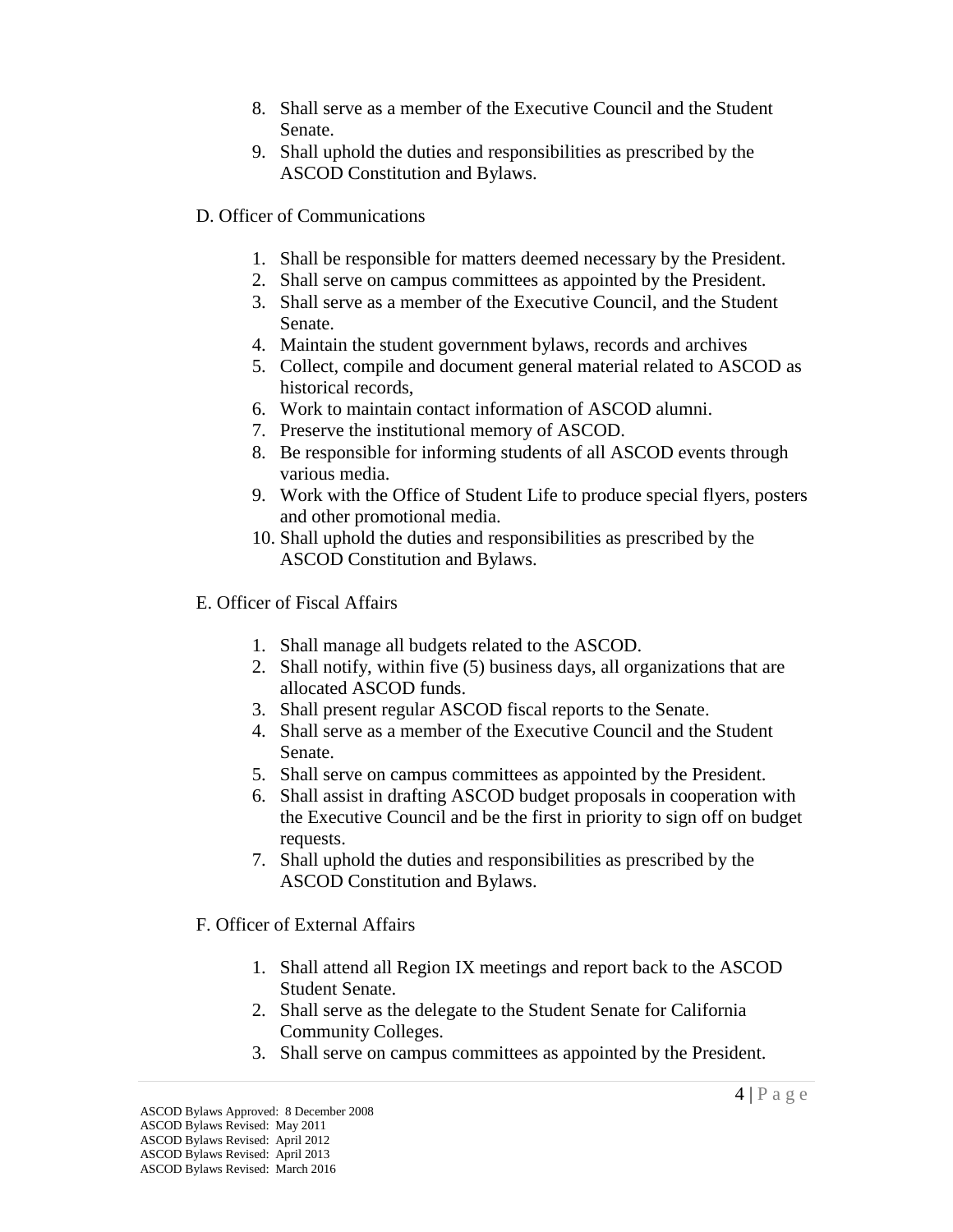- 4. Shall serve as a member of the Executive Council and the Student Senate.
- 5. Shall uphold the duties and responsibilities as prescribed by the ASCOD Constitution and Bylaws.
- G. Officer of Academic Affairs
	- 1. Shall serve as the Student Representative to the College of the Desert Academic Senate.
	- 2. Work to encourage and support high standards of academic achievement of students.
	- 3. Act as an ASCOD liaison to campus recognized honor societies and academic groups.
	- 4. Assess the academic needs of ASCOD.
	- 5. Shall serve on campus committees as appointed by the President.
	- 6. Shall serve as a member of the Executive Council and the Student Senate.
	- 7. Shall uphold the duties and responsibilities as prescribed by the ASCOD Constitution and Bylaws.
- H. Student Trustee to the Board of Trustees
	- 1. Shall serve as a liaison between the College of the Desert Student Body and the DCCD Board of Trustees.
	- 2. Shall maintain regular and posted office hours and regularly communicate Board of Trustees issues to the COD Student Body.
	- 3. Shall regularly survey and solicit opinions and issues from the Student Body to bring before the Board of Trustees and ASCOD.
	- 4. Shall serve as a member of the Executive Council and the Student Senate.
	- 5. Shall service on campus committees as appointed by the President.
	- 6. Shall uphold the duties and responsibilities as prescribed by the ASCOD Constitution and Bylaws..

#### **Section 3: Senators**

Independent Senators

- 1. Independent Senators shall serve as a member of the Student Senate.
- 2. Shall serve on campus committees as appointed by the President.
- 3. Shall represent one of the most impacted schools on campus as appointed by the President.
- 4. Shall assist the Student Trustee in surveying the students.
- 5. Shall uphold the duties and responsibilities as prescribed by the ASCOD Constitution and Bylaws.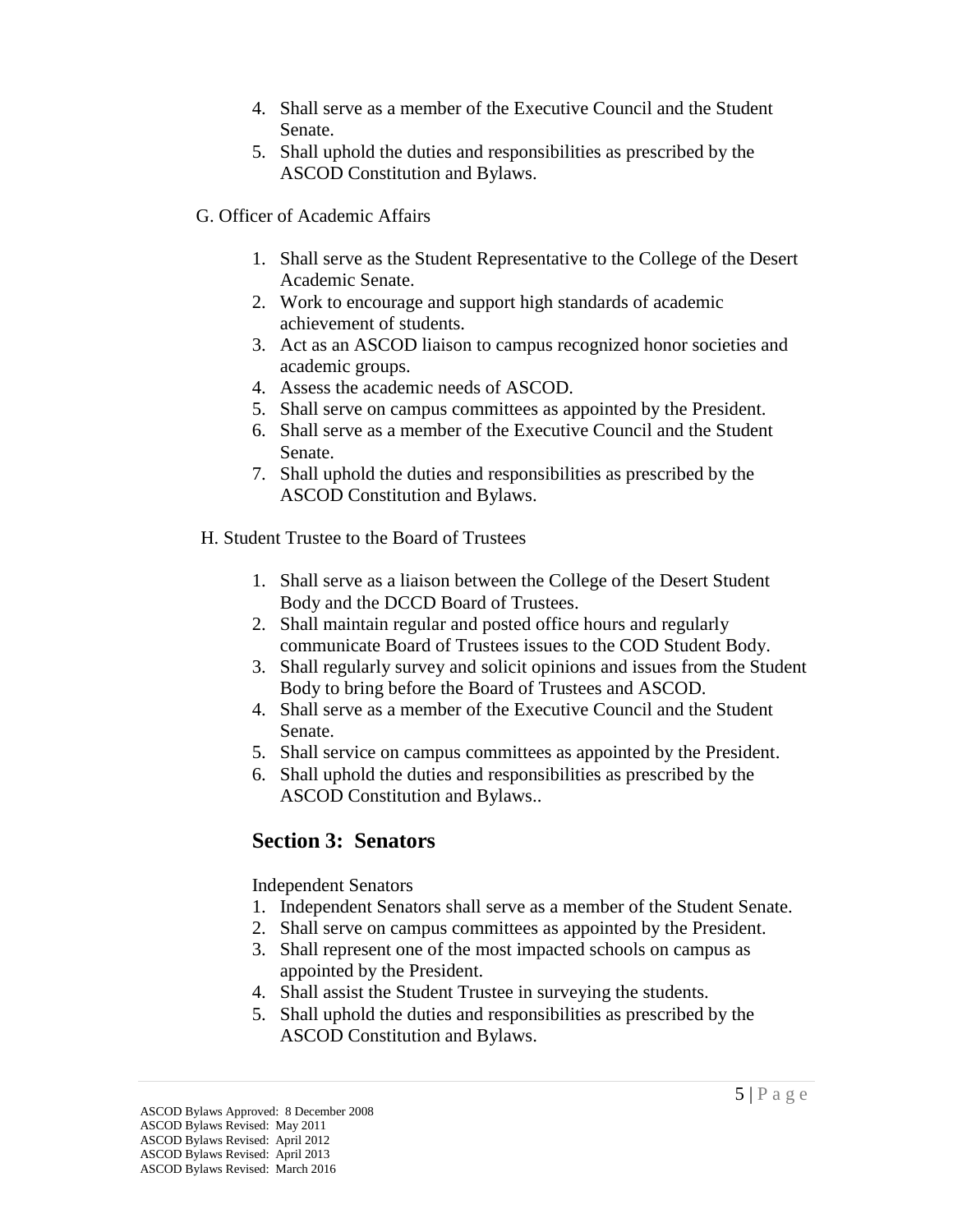#### Offsite Senators

- 1. Shall represent all of College of the Deserts Offsite campuses.
- 2. Offsite Senators shall serve as a member of the Student Senate.
- 3. Shall serve on campus committees as appointed by the President.
- 4. Shall assist the Student Trustee in surveying the students.
- 5. Shall uphold the duties and responsibilities as prescribed by the ASCOD Constitution and Bylaws.

#### **Section 4: Legislative Branch**

- A. The legislative power of ASCOD shall be vested with the ASCOD Student Senate subject to the ASCOD President's line item veto, which may be overridden by a two-thirds (2/3) majority vote of the Senate.
- B. The Student Senate shall hold fiscal power over the Associated Students Activities Account and may conduct hearings for budget requests.
- C. The Student Senate shall have the ability to create, revise, and amend Bylaws that govern Senate Procedure and ASCOD activities.
- D. The Student Senate shall assume whatever additional responsibilities it deems necessary to fulfill its obligation to students.
- E. The Student Senate shall pass no legislation that is inconsistent with these Bylaws, as interpreted by the Student Court.

## **ARTICLE III: Procedures**

#### **Section 1 Legislative Branch**

- A. The latest edition of Robert's Rules of Order will be the parliamentary resource of the Senate and its subsidiary bodies. In the event Robert's Rules of Order and the Bylaws conflict, the Bylaws take precedence.
- B. The presiding officer of the Senate may consult with the college appointed advisor to the Student Senate as necessary on parliamentary questions.
- C. The President shall chair the Senate. In absence of the chair, the Vice President shall preside.
- D. The Student Senate shall have the power to determine its rules and procedures and to discipline its members.
- E. The Senate shall not conduct official business without the presence of an advisor or designee.

# **ARTICLE IV: Meetings**

## **Section 1: Frequency of Meetings**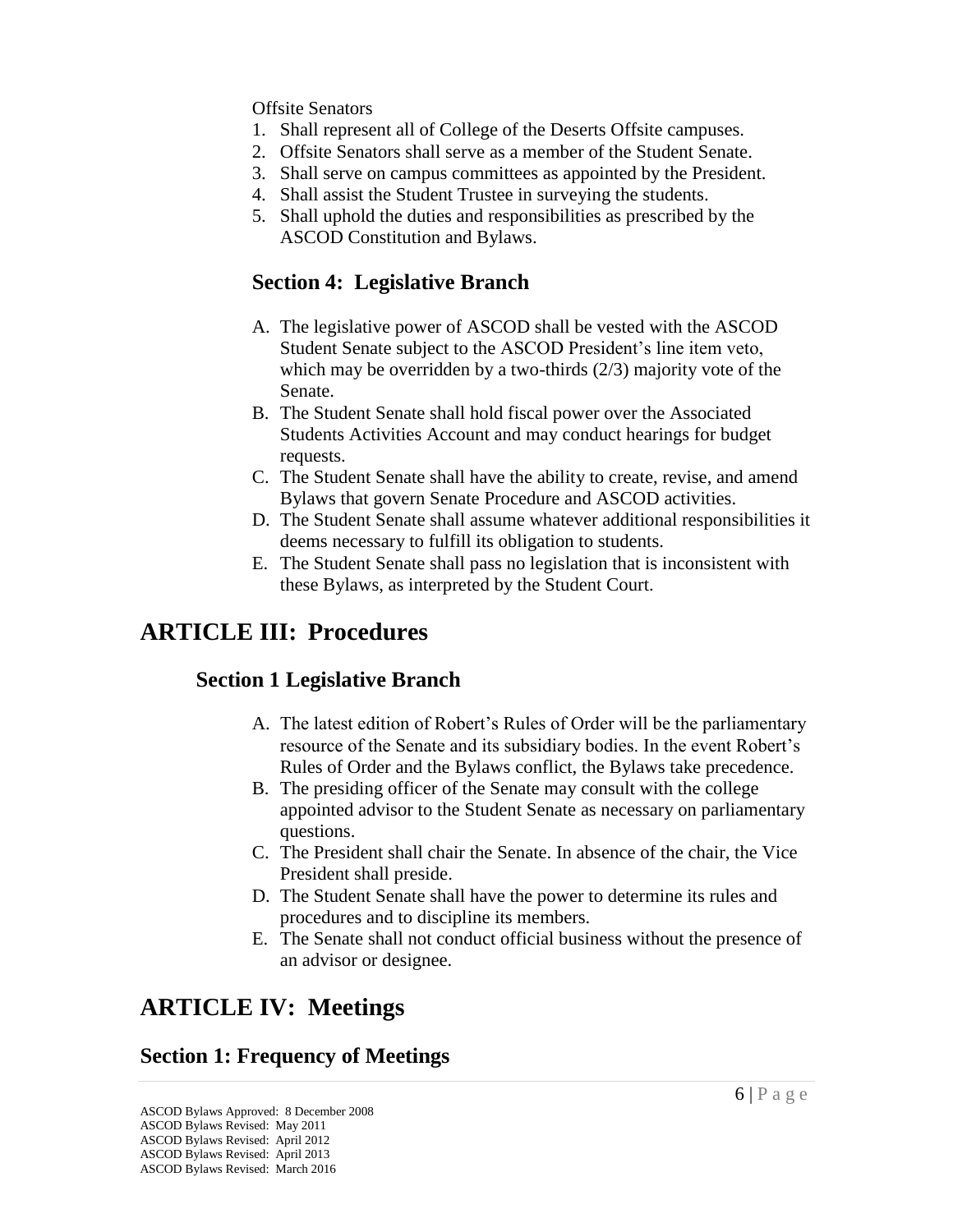- A. The Student Senate shall abide by a schedule of no less than ten (10) meetings per academic year. These meetings shall be open to all members of the public who wish to attend in accordance with the Brown Act.
- B. Special meetings of the Student Senate may be called by the President or by five (5) Members of the Student Senate when it is deemed necessary and is duly noticed in accordance with the Brown Act. Minutes of special meetings will be made available upon request.

#### **Section 2: Attendance**

- A) The Secretary or appropriate designee shall call the roll at all Student Senate meetings. Roll shall be taken at the beginning of each meeting.
- B) Absences:
	- 1. An absence is defined as follows:
		- a. Members not present at roll call shall be considered absent.
		- b. Any Student Senate Member absent at roll call shall still be granted full voting powers.
	- 2. Notwithstanding the above sections, absences accumulated from a special meeting, from conflicting Student Senate Responsibilities, or from an excused absence due to an emergency shall not be considered absent for the purposes of removal.
	- 3. Any Student Senate Member absent from their shared governance committee meetings shall be marked as absent. These absences count towards attendance, unless excused by the President.
	- 4. A Student Senate Member who accumulates three (3) or more unexcused absences may face removal by two-thirds (2/3) vote of Student Senate Members in attendance.
	- 5. A Student Senate Member who accumulates four (4) absences is automatically removed and his/her position is declared vacant.

# **ARTICLE V: Vacancies**

#### **Section 1: Vacancies**

A**.** All vacant positions of the ASCOD Student Senate shall be filled by appointment by the ASCOD President and subject to ratification by a two-thirds (2/3) majority of the seated ASCOD Student Senate.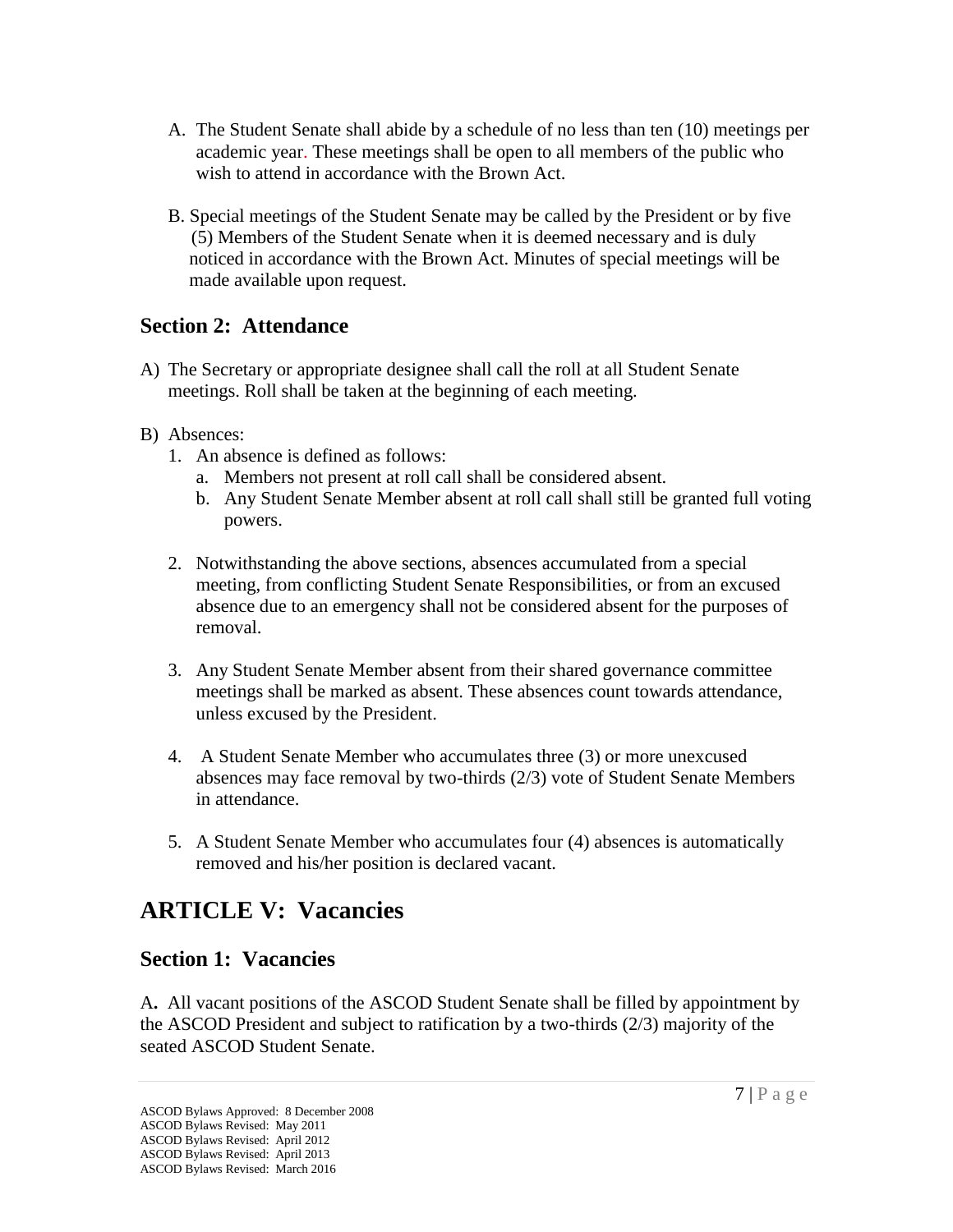- B**.** In the event that the position of the ASCOD president is vacant, the ASCOD Vice President shall become ASCOD President.
- C**.** In the event that both the position of ASCOD President and ASCOD Vice President are vacant and week six (6) of the current term has not been reached ASCOD shall hold a special election to fill vacancies. If week six (6) has been reached then the current COD Student Trustee shall become ASCOD President.
- D. In the event that the position of Student Trustee is vacant and week six (6) of the current term has not been reached ASCOD shall hold a special election to fill the vacancy. If week six (6) has been reached then the current ASCOD President shall become the Student Trustee.

# **ARTICLE VI: Quorum**

### **Section 1: Fifty Percent Plus One**

A quorum of fifty percent plus one  $(50\% +1)$  of the seated Student Senate membership shall be in attendance before any official business may be conducted.

# **TITLE II: Student Court**

# **ARTICLE I: Presidential Appointments of Justices**

**Section 1** The President of the ASCOD appointing court positions must submit legislation to the Student Senate requesting the confirmation of Student Court Justices. Confirmation of Justices requires a simple majority  $(50\% + 1)$  vote in the affirmative of the Student Senate.

# **ARTICLE II: Qualifications for Appointment**

**Section 1:** To be considered for appointment to serve as a Justice on the Student Court, candidates shall meet the following qualifications:

- A. Appointees must be enrolled in at least six (6) units at College of the Desert.
- B. Have a cumulative GPA of at least 2.0 at College of the Desert, or, if being a student's first semester at College of the Desert, must have a GPA of 2.0 at a previously attended institution.

# **ARTICLE III: Powers and Duties of the Student Court**

**Section 1:** The judicial powers of ASCOD shall be delegated to the Student Court.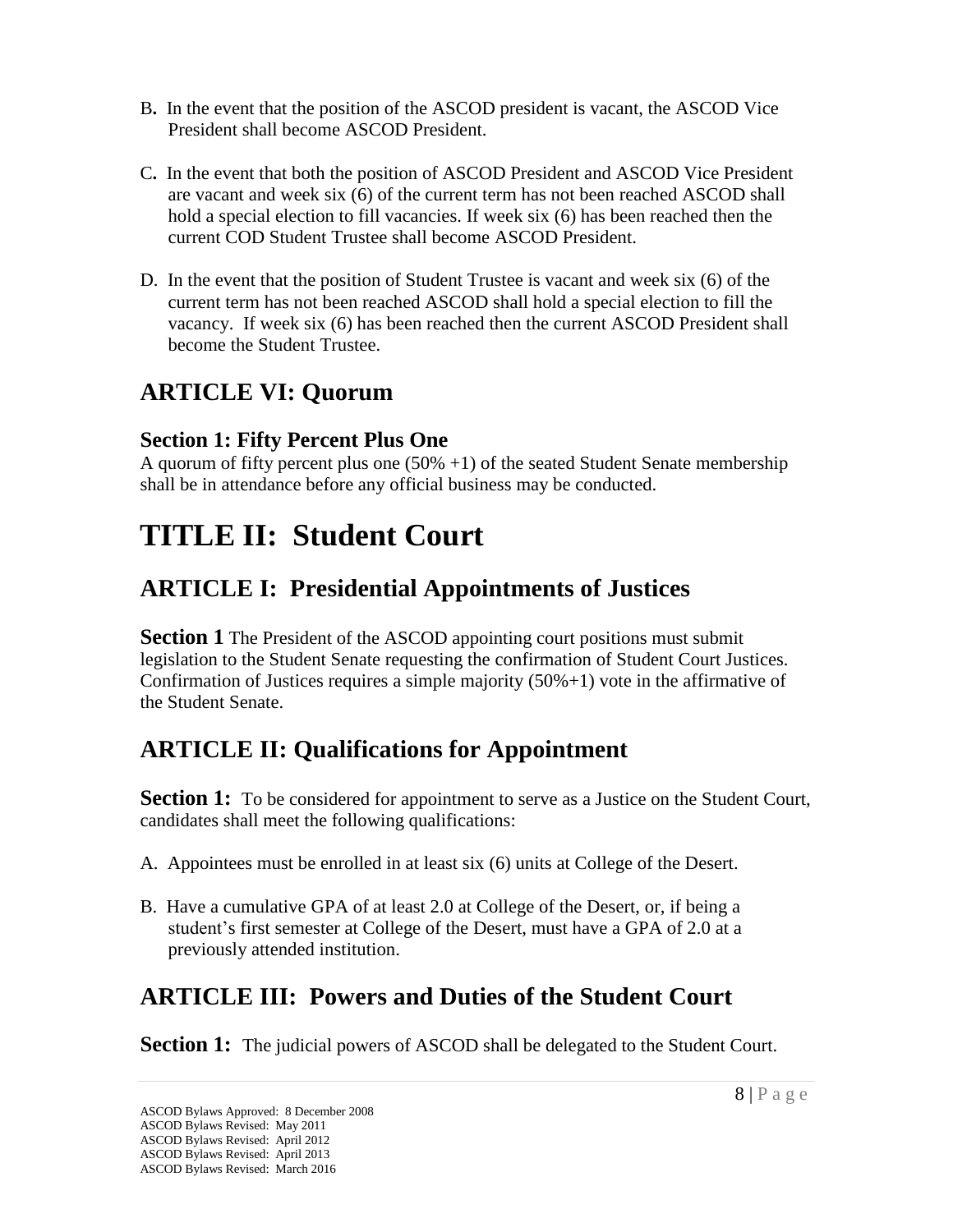**Section 2:** The Student Court shall keep all ASCOD actions consistent with the ASCOD Constitution, COD policies and District policies, as well as with other public laws, State or Federal, and constitutions governing the ASCOD.

**Section 3:** The Student Court shall have original jurisdiction over all disputes arising under the ASCOD Constitution and Statutory Law Book or Bylaws. In addition, it shall have appellate jurisdiction to review decisions of all ASCOD Committees or entities.

**Section 4:** The Student Court is the final arbiter in case appeals. No identical case may be brought before the court twice in a semester.

**Section 5:** A dispute may be brought before the Student Court by any ASCOD member.

**Section 6:** All decisions of the Student Court require a majority vote of the full membership of Justices. Decisions and opinions shall be rendered in writing, posted, and placed in a permanent ASCOD file for public reference.

**Section 7:** The permanent file shall be referred to as Statutory Law: The Rulings of the Student Court.

# **ARTICLE IV: Student Court Policies and Procedure**

**Section 1:** Grievances presented to Student Court must also be presented to the Director of Student Life or designee for review.

**Section 2:** To render a judgment and opinion, the Justices shall end proceedings by voting to enter into executive session. In no case shall an Executive Session be held without first allowing parties involved to take part in testimony.

# **TITLE III: Policies and Regulations for Clubs and Organizations**

# **ARTICLE I: ASCOD Sponsored Clubs and Organizations**

## **Section 1: ASCOD Recognized Club**

All previously established campus sponsored clubs and organizations shall annually submit a completed charter packet as deemed appropriate by the Office of Student Life.

# **Section 2: Establishing an ASCOD Recognized Club**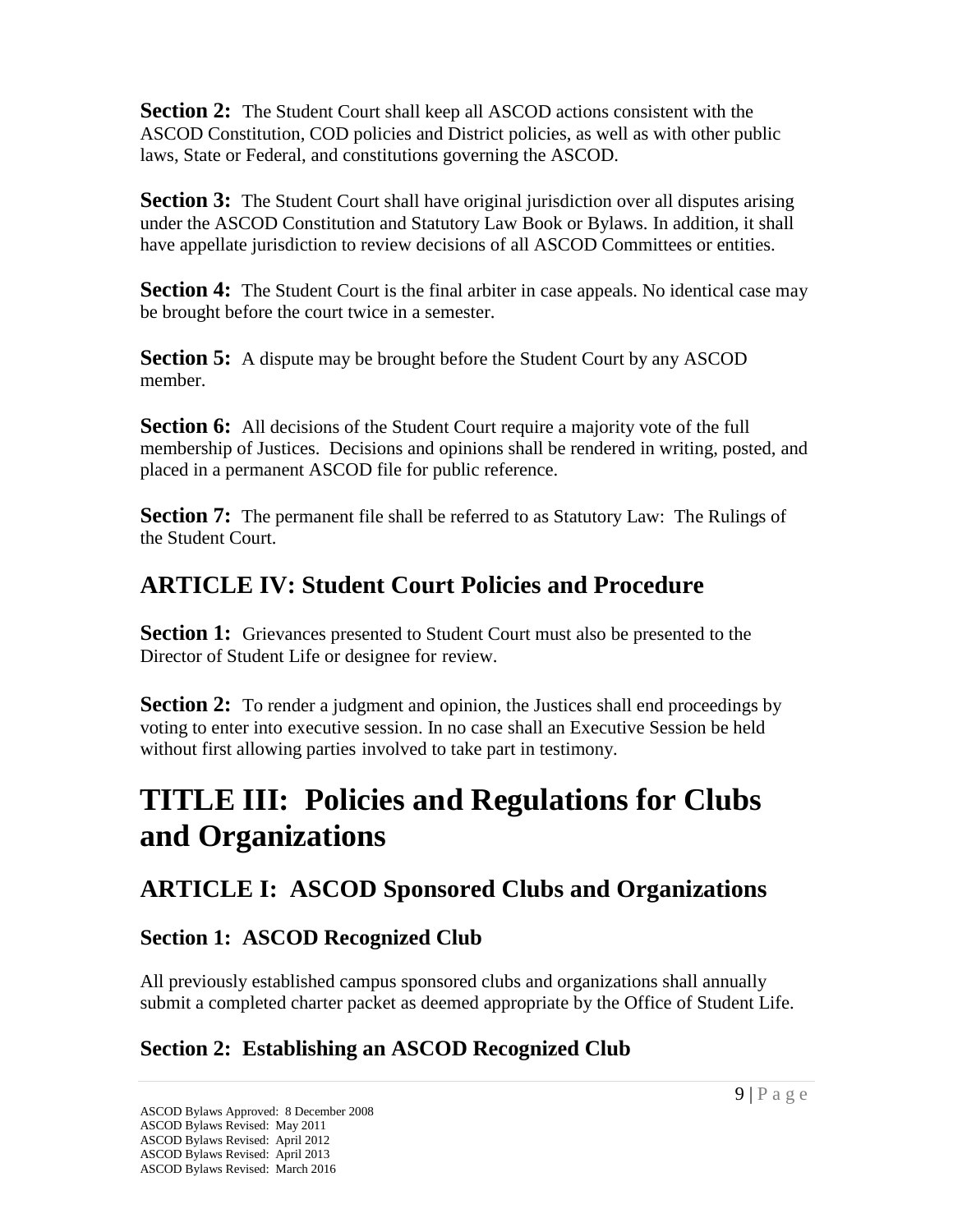When a group of students wishes to organize and be officially recognized by the ASCOD, those students shall:

- A. Obtain a charter packet from the Office of Student Life and submit completed packet to the Office of Student Life for consideration.
- B. All completed packets will be submitted to the ASCOD Student Senate for approval.

### **Section 3: Club Requirements for Active Status**

Clubs are required to:

- A. Have at least ten (10) members.
- B. Appoint an official member to the Inter-Club Council and an alternate.
- C. Must have a faculty member advisor.
- D. Must not miss more than four (4) ICC meetings per year, which may result in the revocation of the club charter.
- E. Inactive Clubs are not permitted to hold ICC seats, receive ASCOD funding or use COD facilities.
- F. The registered status of a student club may be withdrawn for any of the following reasons:
	- 1. A written request signed by the president of the club, and the club advisor.
	- 2. Violation of college rules, regulations, or policies by the club.
- G. Clubs will become deactivated if inactive for a period of two consecutive semesters.

## **Section 4: Active Club Classification**

Active Club Classification refers to clubs who meet regularly (at least once a month), regularly participate in ASCOD sponsored activities, hold ASCOD ICC membership, and adhere to the rules of ASCOD and COD. This status will be reviewed often by the ASCOD Vice President and the Office of Student Life.

# **TITLE IV: Dismissal and Suspension**

# **ARTICLE I: Grounds for Dismissal or Suspension**

## **Section 1:**

Dismissal or Suspension is warranted when the subject:

- A. Receives a suspension from the college
- B. Is absent, without prior good or reasonable excuse, from three (3) consecutive or four (4) cumulative scheduled meetings of an ASCOD, governing body of which the subject is an official voting member, during one (1) term.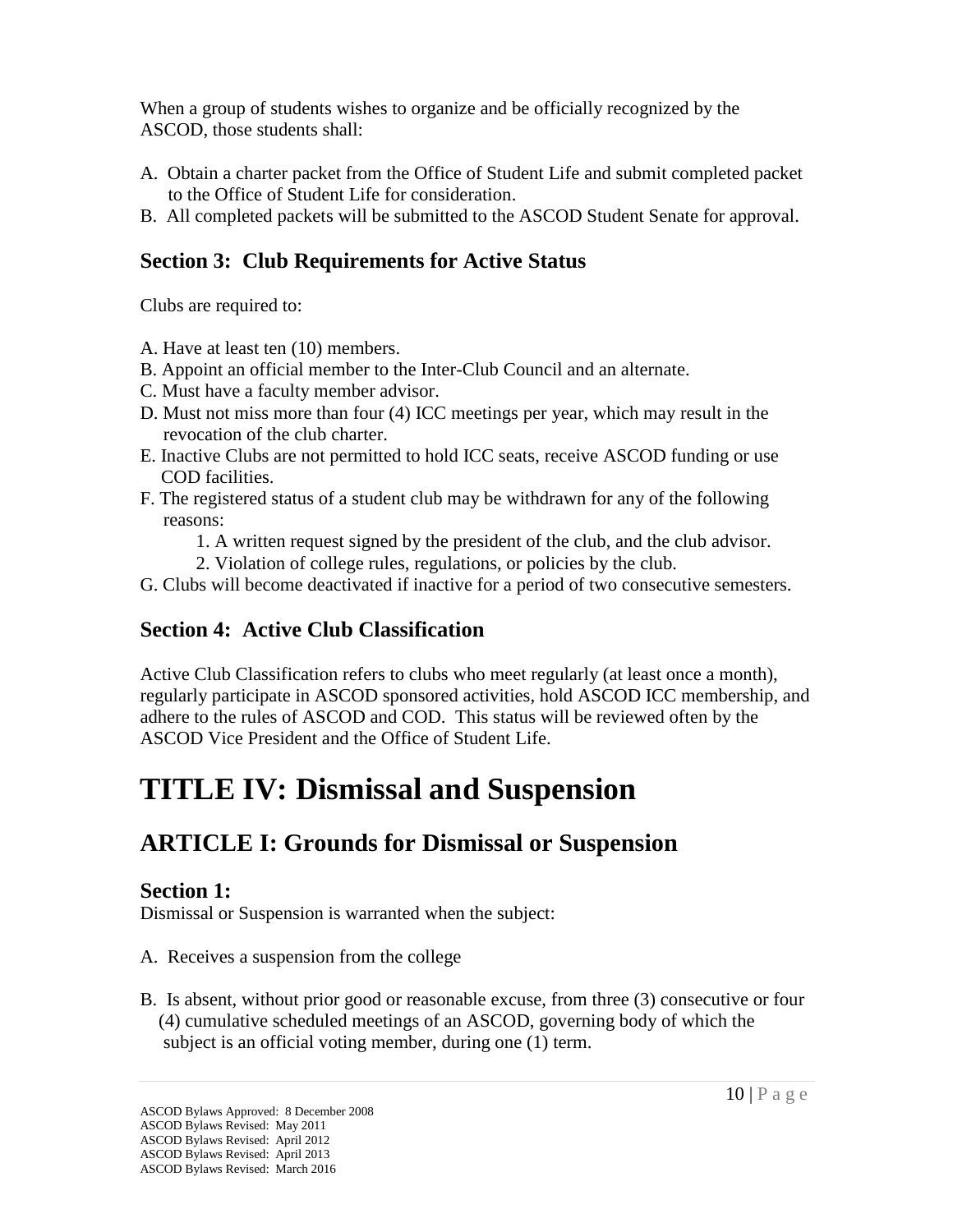- C. Conviction of a felony crime during the term of office.
- D. Failure to meet or maintain the qualifications for the office as established in the Constitution and Bylaws.
- E. Failure to responsibly fulfill the duties of the office as established in the ASCOD Constitution and Bylaws.

# **TITLE V: ASCOD Elections**

# **ARTICLE I: Executive Officer Qualification**

#### **Section 1: Enrollment Status**

Only students of College of the Desert and extended campuses are permitted to participate in the ASCOD Executive Officer nomination, campaigning, and election process.

#### **Section 2: Unit Requirements**

To be considered for application, nomination and election of an Executive Officer a student must be enrolled in at least six (6) units and College of the Desert.

#### **Section 3: Academic Requirements**

Academic requirements for Executive Officers are:

- A. A minimum cumulative GPA of 2.5 or higher.
- B. Must have completed a minimum of six (6) college units at College of the Desert when term of office commences.
- C. Shall maintain and pass at least six (6) college units per semester at College of the Desert during the Fall and following Spring semester.

#### **Section 4: Term Limits**

No student may hold the same elected office for more than two (2) consecutive semesters.

# **ARTICLE II: Qualifications for Independent Senators**

To serve as an Independent Senator of the Student Senate Senators must meet the following qualifications:

## **Section 1: Senators**

- A. Must be enrolled in at least six (6) units at College of the Desert.
- B. Must have a cumulative GPA of at least 2.0 at COD, or must have a GPA of 2.0 at a previously attended institution.
- C. Term of office shall be two (2) semesters.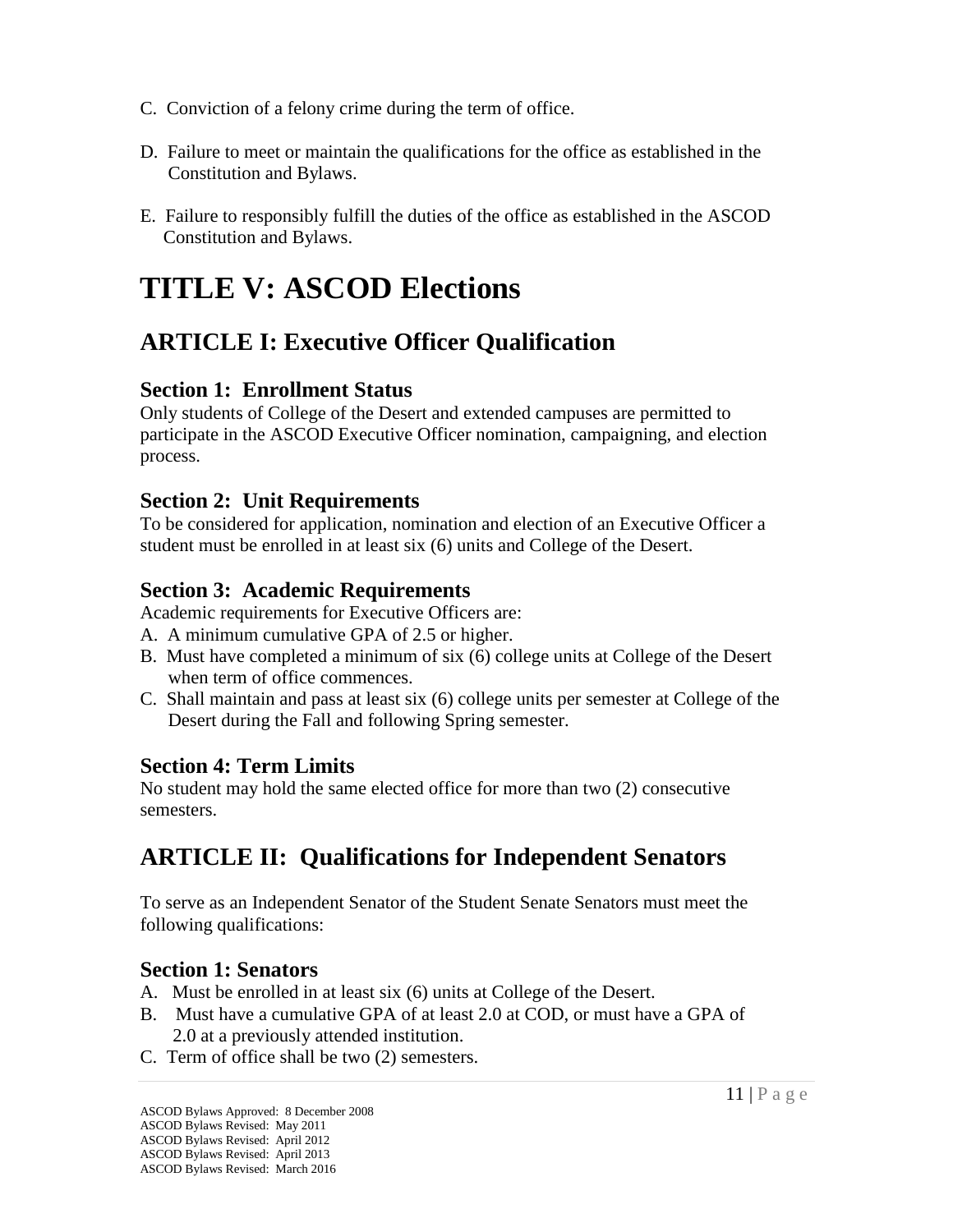# **ARTICLE III: Candidate Application Procedures**

## **Section 1: The Application/Nomination Procedure**

- A. Applications must be returned to the Office of Student Life by the specified time disclosed the by ASCOD Student Senate.
- B. Applicants must agree to a verification of information on application forms.
- C. Candidates/nominees must attend a meeting held by the ASCOD Student Senate on the specified date in order to review with candidate, rules, regulations and procedures of the campaigning process. Failure to attend the meeting warrants disqualification.

# **ARTICLE IV: Campaigning Rules**

## **Section 1: Campaigning Start Date**

The posting of campaign material may not begin until the date specified by the Student Senate. Violation of this rule warrants disqualification.

## **Section 2: Approval of Campaign Material**

Materials to be used by the candidate must be reviewed by the Director of Student Life. Material requirements are:

- A. Posters may not be larger than 3x4 feet.
- B. Flyers or handouts may not be placed in the parking lots.
- C. The distribution of money is strictly forbidden from the campaigning process. Violation of this rule is automatic disqualification.
- D. Campaign materials may not be affixed to glass surfaces.
- E. Candidates may not place more than fifteen (15) posters on campus and may not be within three (3) feet of any other candidate's poster.
- F. Posters on stakes may not exceed 22x28 inches and may not be within three (3) feet of any other stake.
- G. Handbills/flyers may not exceed 4.2x5.5 inches and are limited to a number of two thousand (2,000).
- H. All above requirements are void if they violate the approved DCCD posting policy.

## **Section 3: Campaigning Spending Limit**

A one hundred dollar (\$100.00) spending limit is placed on the cost of campaign materials. The set amount includes donated money and materials at market rate. Receipts of spending must be turned into the Office of Student Life prior to Election Day.

## **Section 4: Campaigning Distances from Election Booths on Election Days.**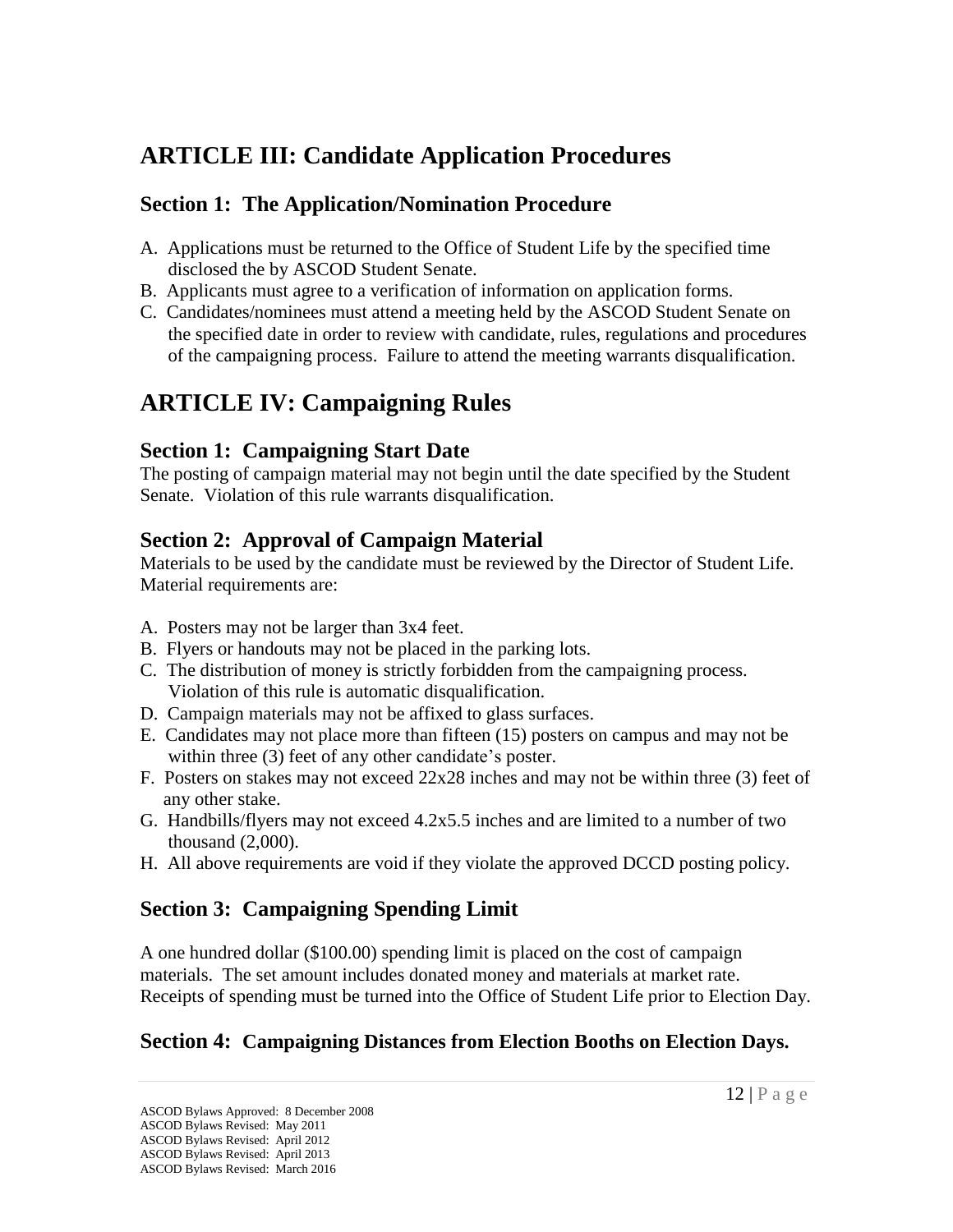A. At all College of the Desert Campuses, candidates and campaigning materials must maintain a distance of 20 feet from the polling booth.

#### **Section 5: Conflicts of Interests**

- A. Candidates and/or campaign volunteers may not be a part of the Student Senate Election Committee or Student Court and are prohibited from participating in ballot preparation, vote tabulation and volunteering in the election process.
- B. The ASCOD computers, materials, and/or equipment are off limits to candidates.

#### **Section 6: Sabotage of another Candidates Campaign**

Candidates may not sabotage another candidate's campaign. Sabotage includes, but is not limited to, tearing down, defacing, or hiding a candidate's poster and/or materials or having it done by others; or slandering or libeling a candidate; or directly or indirectly harassing a candidate. Any candidate found sabotaging another will result in disqualification.

#### **Section 7: Campaign Material Clean-up**

Candidates are solely responsible for clean-up of all campaigning materials on all campuses by a date specified by the Executive Council.

# **ARTICLE V: Voting Guidelines**

## **Section 1: Voter Eligibility**

All voters must be currently enrolled at College of the Desert. Each student is entitled to one vote only.

## **Section 2: Voting Booths/Tabulation**

- A. Voting tables will be staffed by ASCOD officers, senators, the Office of Student Life and committee members.
- B. Voting tabulation will be counted by the specified date and time set by the Student Senate.
- C. Vote tabulation will be conducted by the Office of Student Life.
- D. The Office of Student Life may disregard any questionable votes in consultation with the Director of Student Life.

# **ARTICLE VI: Disqualification and Appeal**

## **Section 1: Disqualification**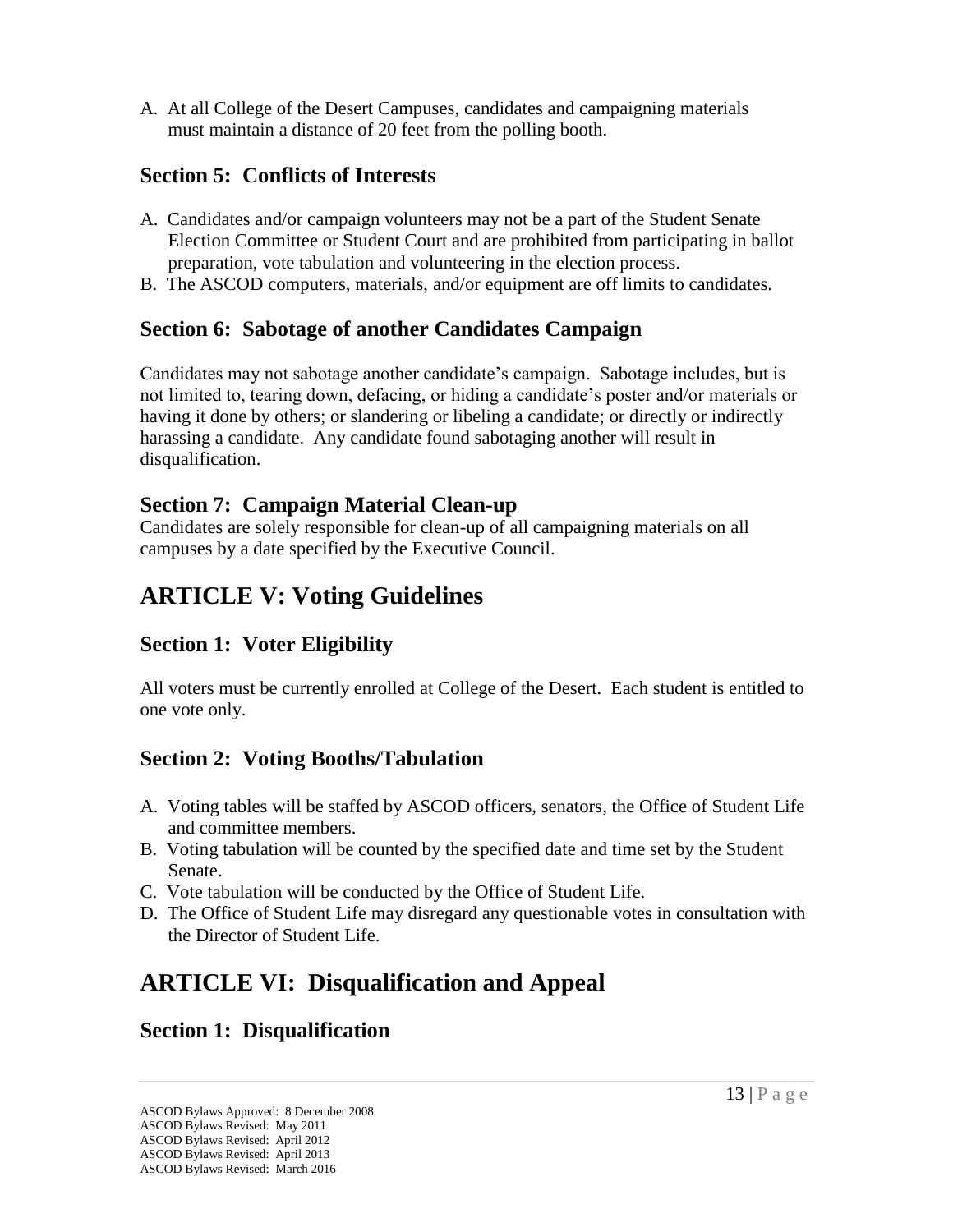Failure to adhere to rules will lead to disqualification.

## **Section 2: Appeal**

Any student wishing to appeal a disqualification may file a petition to the Student Court.

# **TITLE VI: Homecoming Elections**

# **ARTICLE I: Homecoming King and Queen**

### **Section 1: Official Title**

The Associated Students of College of the Desert shall hereby recognize:

- A. One student, through fair and just election by the student body, as the Homecoming King.
- B. One student, through fair and just election by the student body, as the Homecoming Queen.

# **ARTICLE II: Qualifications**

### **Section 1:**

Only students of College of the Desert and satellite campuses are permitted to participate in the Homecoming King and Queen application, nomination, campaigning and election process.

## **Section 2: GPA Requirement**

To be considered for application, nomination and election of Homecoming King and Queen a student must have a cumulative GPA of 2.0 or higher at College of the Desert, or if a first year student, 2.0 or higher at a previous educational institution.

## **Section 3: Unit Requirement**

To be considered for application, nomination and election of Homecoming King and Queen a student must be enrolled in at least six (6) units at College of the Desert.

## **Section 4: Term Limits**

If and individual has been crowned in the past at College of the Desert, he/she is not eligible to run any other year.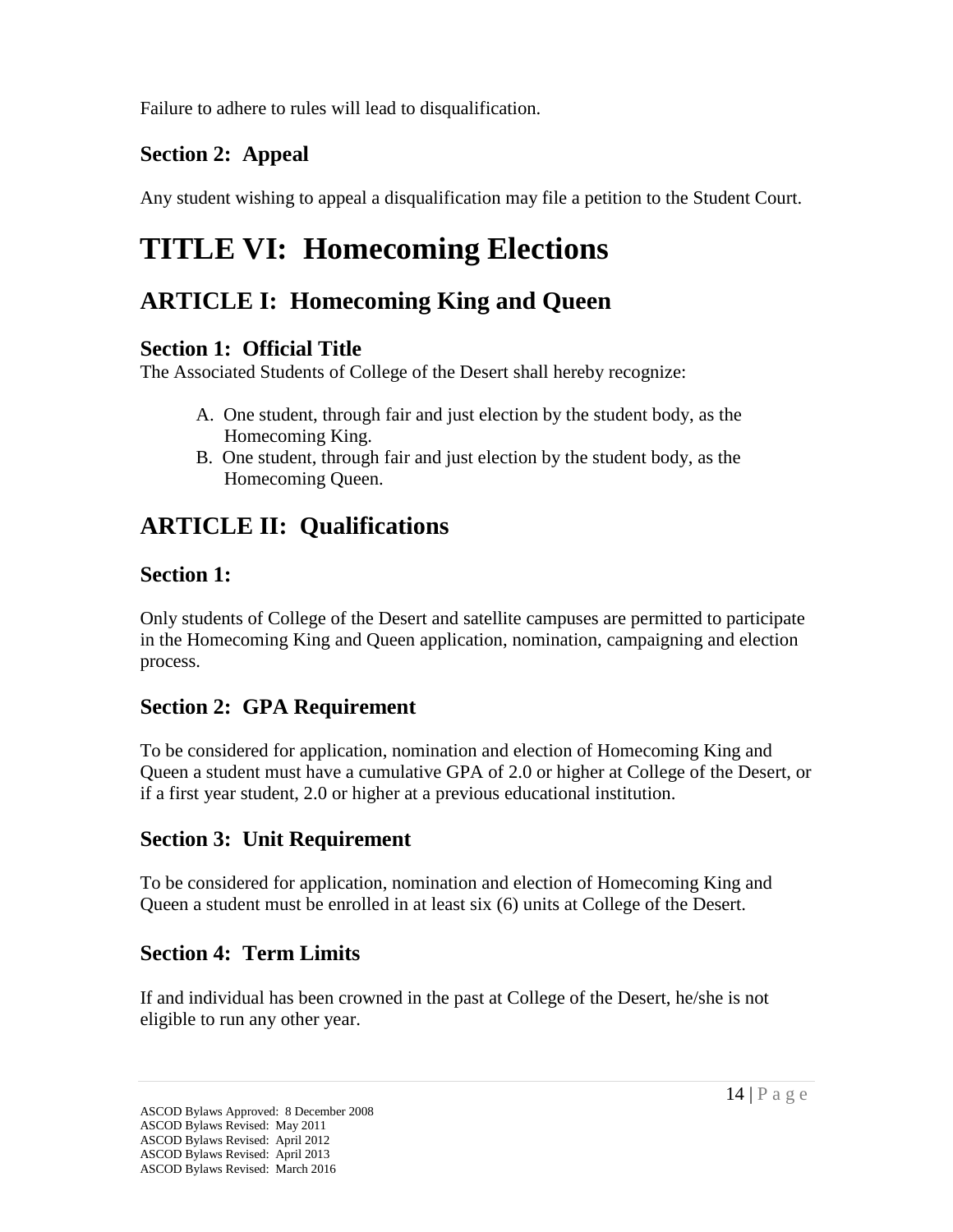# **ARTICLE III: Procedures**

### **Section 1: Application/Nomination Procedure**

- A. Applications must be returned to the Office of Student Life by the specified time disclosed by the Executive Council.
- B. Applicants must agree to a verification of information on application forms.
- C. Candidates/nominees must attend a meeting held by the ASCOD Student Senate in order to review with candidates, rules regulations and procedures of the campaigning process. Failure to attend meeting warrants disqualification.

# **ARTICLE IV: Campaigning Rules**

### **Section 1: Campaigning Start Date**

The posting of campaign material may not begin until the date specified by the Student Senate. Violation of this rule warrants disqualification.

### **Section 2: Approval of Campaign Material**

Materials to be used by the candidate must be reviewed by the Director of Student Life. Material requirements are:

- A. Posters may not be larger than 3x4 feet.
- B. Flyers or handouts may not be placed in the parking lots.
- C. The distribution of money is strictly forbidden from the campaigning process. Violation of this rule is automatic disqualification.
- D. Campaign materials may not be affixed to glass surfaces.
- E. Candidates may not place more than fifteen (15) posters on campus and may not be within three (3) feet of any other candidate's poster.
- F. Posters on stakes may not exceed 22x28 inches and may not be within three (3) feet of any other stake.
- G. Handbills/flyers may not exceed 4.25x5.5 inches and are limited to a number of two thousand (2,000).
- H. All above requirements are void if they violate the approved DCCD posting policy.

## **Section 3: Campaigning Spending Limit**

A fifty dollar (\$50.00) spending limit is placed on the cost of campaign materials. The set amount includes donated money and materials at market rate. Receipts of spending must be turned into the Office of Student Life prior to Election Day.

## **Section 4: Campaigning Distances from Election Booths on Election Days.**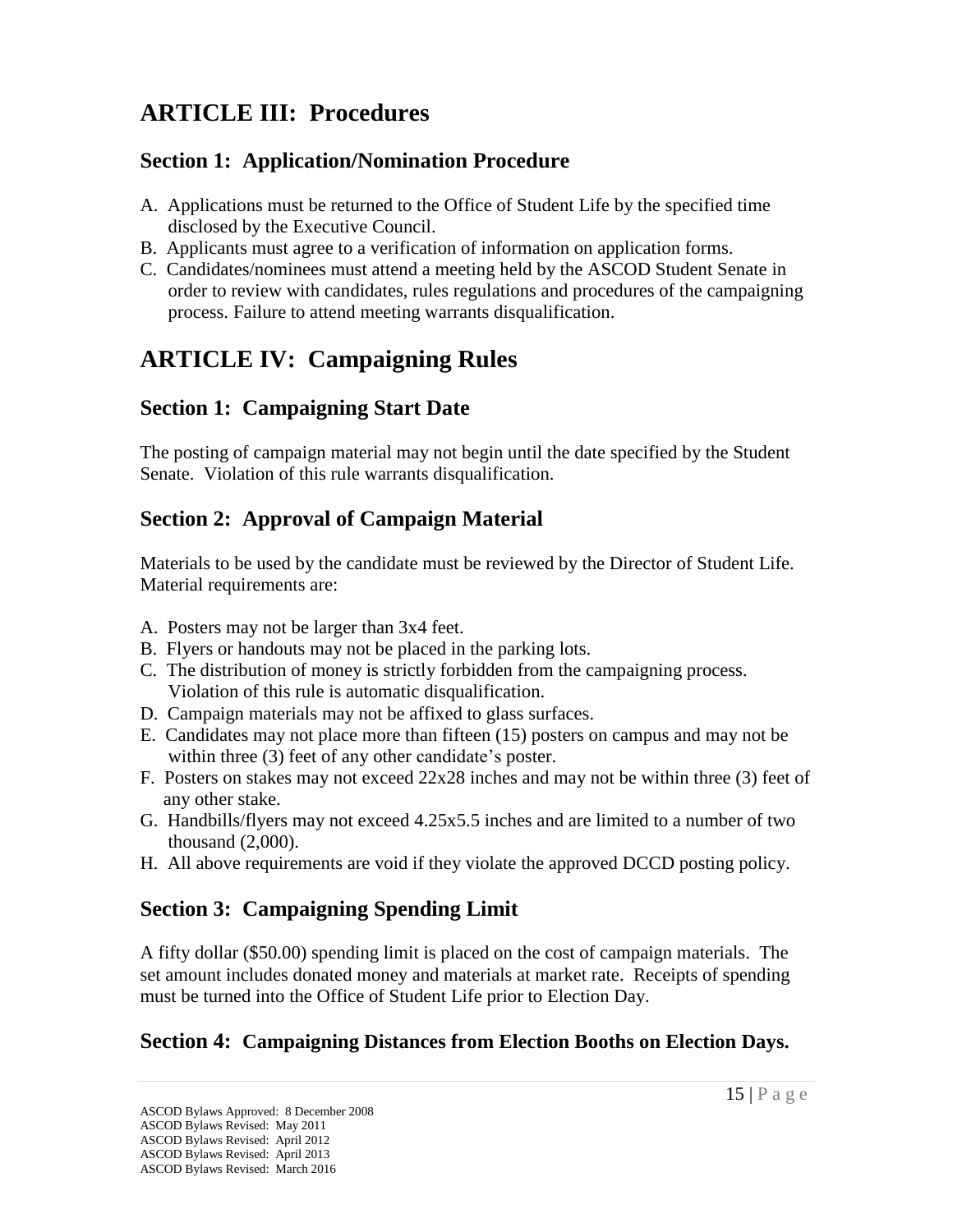A. At all College of the Desert Campuses, candidates and campaigning materials must maintain a distance of 20 feet from the polling booth.

### **Section 5: Conflicts of Interests**

- A. Candidates and/or campaign volunteers may not be a part of the Student Senate Election Committee or Student Court and are prohibited from participating in ballot preparation and/or vote tabulation.
- B. The ASCOD computers, materials, and/or equipment are off limits to all candidates.

#### **Section 6: Sabotage of another Candidates Campaign**

Candidates may not sabotage another candidate's campaign. Sabotage includes, but is not limited to, tearing down, defacing, or hiding a candidate's poster and/or materials or having it done by others; or slandering or libeling a candidate; or directly or indirectly harassing a candidate. Any candidate found sabotaging another will result in disqualification.

## **Section 7: Campaign Material Clean-up**

Candidates are solely responsible for clean-up of all campaigning materials on all campuses by a date specified by the Executive Council.

# **ARTICLE V: Voting Guidelines**

## **Section 1: Voter Eligibility**

All voters must be currently enrolled at College of the Desert. Each student is entitled to one vote only.

## **Section 2: Voting Booths/Tabulation**

- A. Voting tables will be staffed by ASCOD officers, senators, the Office of Student Life, committee members, or designated persons.
- B. Voting tabulation will be counted by the specified date and time set by the Student Senate.
- C. Vote tabulation will be conducted by the Office of Student Life.
- D. The Office of Student Life may disregard any questionable votes in consultation with the Director of Student Life.

# **ARTICLE VI: Disqualification and Appeal**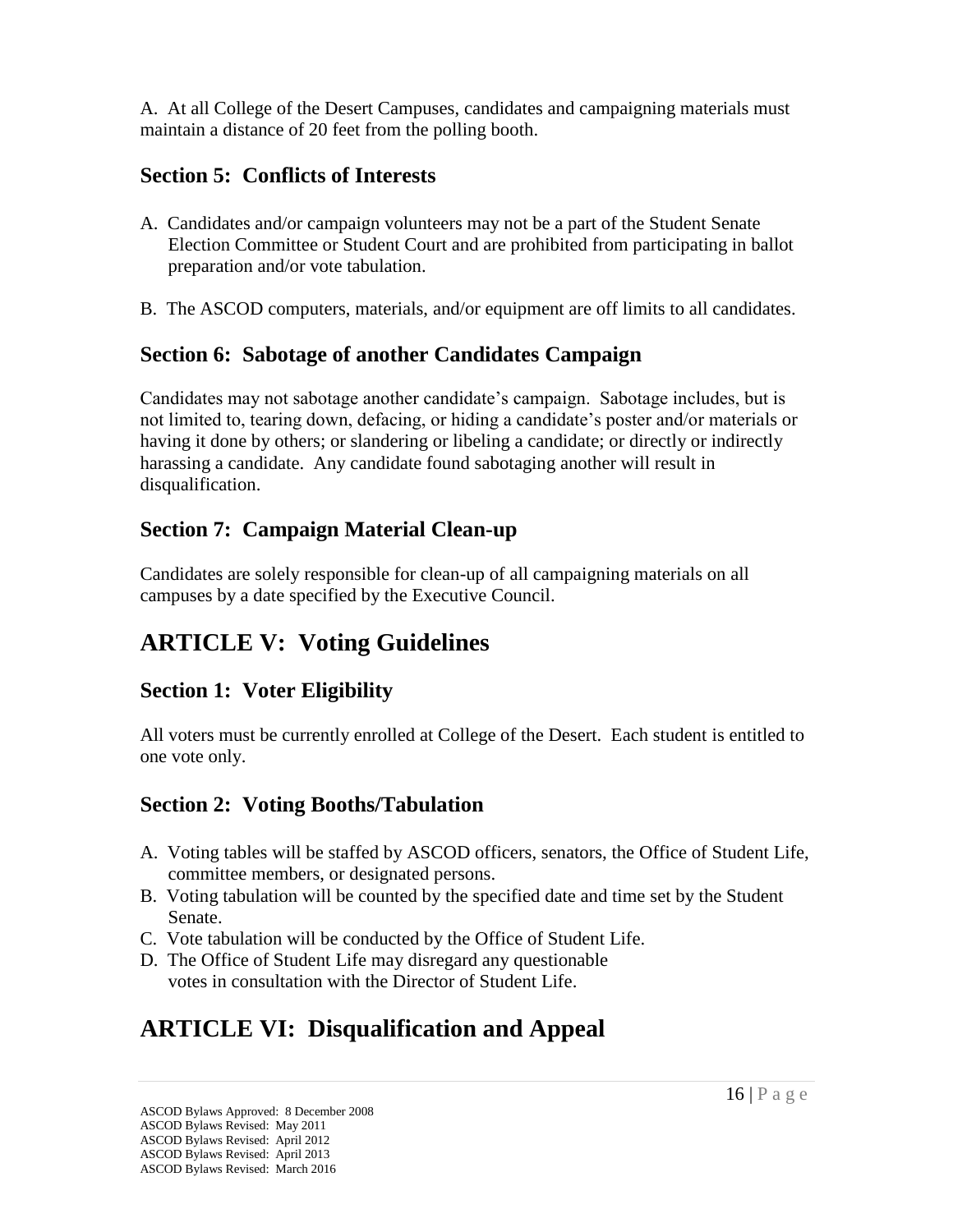#### **Section 1: Disqualification**

Failure to adhere to rules will lead to disqualification.

#### **Section 2: Appeal**

Any student wishing to appeal a disqualification may file a petition to the Student Court.

# **TITLE VII Standing Committees**

# **ARTICLE I: Standing Committees**

#### **Section 1: Standing Committees**

The ASCOD Student Senate shall have the following standing committees:

Constitution and Bylaws Committee, Executive Council Committee, Budget and Finance Committee, Marketing and Communications Committee, Equity and Diversity Committee, Events Committee, and Governmental Relations Committee.

### **Section 2: Purpose and Responsibilities**

- 1. All Standing Committees shall consist of no less than three (3) ASCOD Student Senate Members.
- 2. The Purpose of Standing Committees shall be to advise the ASCOD Student Senate on courses of action and policies that will best benefit the constituency as a whole and fulfill the charge of the committee.
- 3. All Standing Committees shall have meetings as needed.
- 4. All Standing Committees shall present monthly reports to the ASCOD Student Senate that reflects all meetings.
	- 1. All Standing Committees are responsible for submitting reports to the ASCOD Secretary to be posted monthly on the ASCOD website.
- 5. All Standing Committees shall elect a Chair, Vice Chair, and Recording Secretary and announce the results by the next ASCOD Student Senate meeting. If the Committee has not elected a chair by next ASCOD Student Senate meeting the President shall appoint a chair from the membership of the committee.
- 6. All Standing Committees shall adhere to the Brown Act and the current edition of Roberts Rules of Order.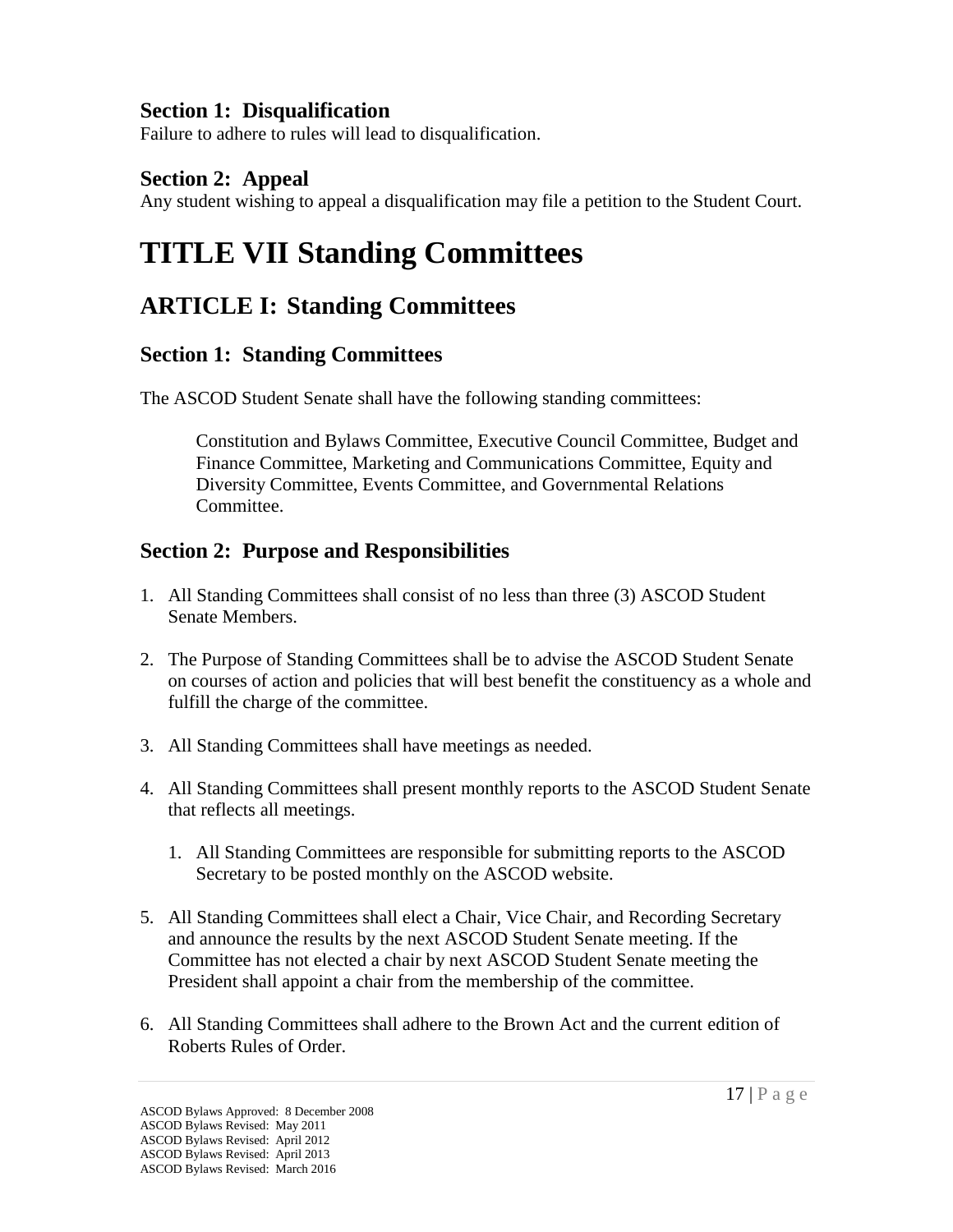#### **Section 3: Committee Membership**

ASCOD Student Senate decisions shall take precedence over any decision that a committee makes.

- A. Selection of Committee Members
	- 1. The President shall recommend ASCOD Student Senate Members to sit on ASCOD Committees. If the President elects not to, then they may volunteer.
	- 2. All membership shall be confirmed by a simple majority of the ASCOD Student Senate.
- B. Selection of Chair and Other Officers
	- 1. The first person to volunteer shall be the Chair Du Jour until a Chair is a selected at the first regularly scheduled meeting
	- 2. Committees shall select a Chair, Vice Chair and Recording Secretary at the first regularly scheduled meeting by a simple majority.
- C. Removal of Committee Members
	- 1. ASCOD Committees shall have the authority to remove members from their committees for accumulating two (2) absences by a simple majority vote. All actions must be submitted in report form and brought back to the Student Senate at the next regular ASCOD meeting.
	- 2. The ASCOD Student Senate shall have the authority to remove a member from a committee by a simple majority vote.
- D. Removal of Chair or Other Officers
	- 1. ASCOD Committees shall have the authority to remove their Chair, Vice Chair, or Recording secretary from their position for not fulfilling position responsibilities but they shall still hold a seat on that committee.
	- 2. The ASCOD Student Senate shall have the authority to remove the Chair, Vice Chair, or Recording Secretary from a committee by a simple majority vote.
- E. Committee Officer Descriptions All officers hold full voting rights on the committee.
	- 1. Chair
		- a. Shall preside over their respective committee meetings
		- b. Shall be the official spokesperson for the committee
		- c. Shall create and forward to the ASCOD Communications Officer all committee agendas.